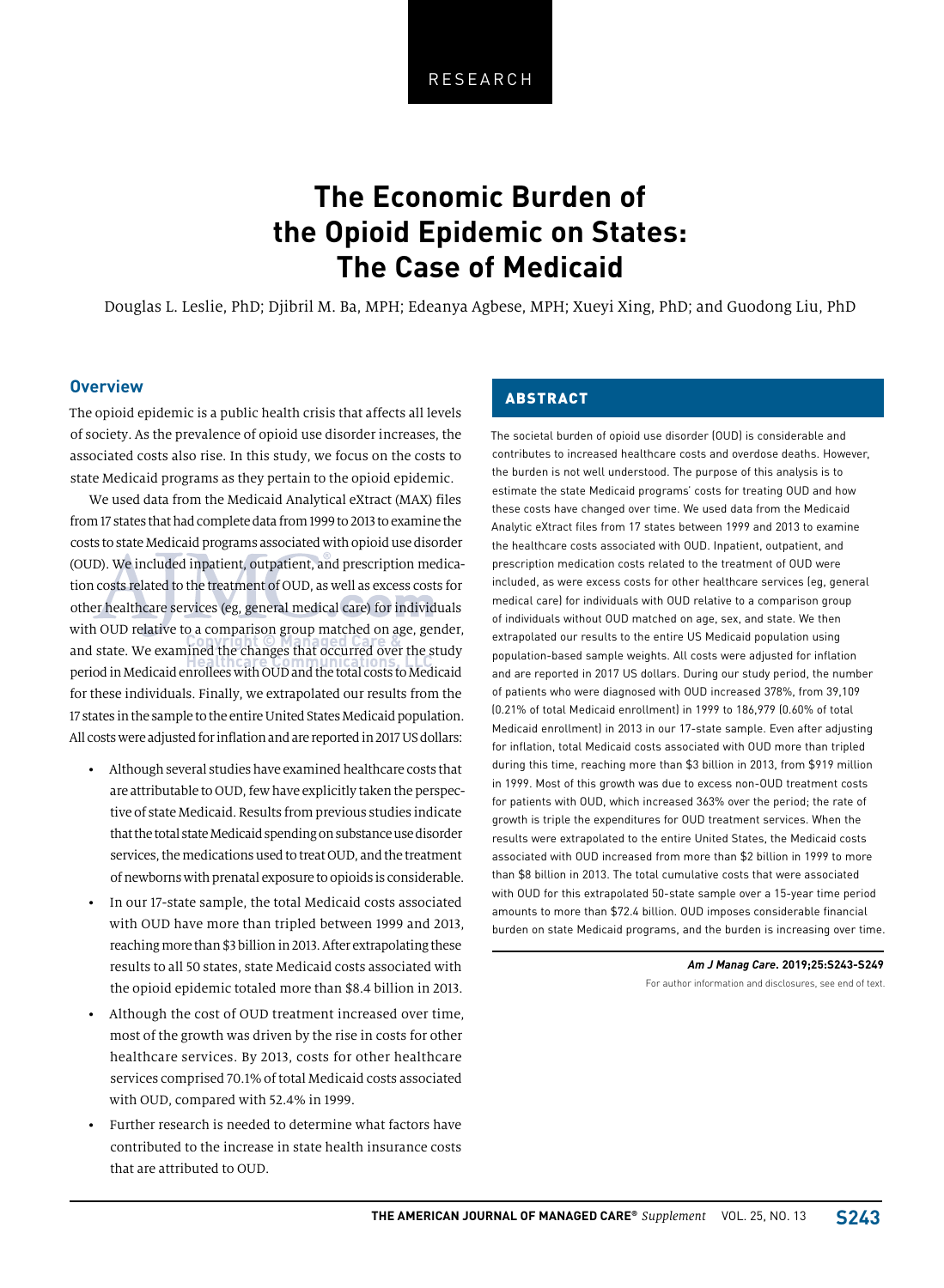#### **Summary Of Background**

## **Prevalence and Economic Impact of Opioid Use Disorder**

OUD affects 2.5 million Americans<sup>1</sup> and is prevalent across all age groups and backgrounds. It has contributed to increasing injection drug use as well as the spread of infectious diseases, such as HIV and hepatitis C.<sup>2-4</sup> The growth of OUD has resulted in increases of healthcare costs and of opioid overdose deaths.<sup>5</sup> Estimates of overall societal costs (ie, healthcare, criminal justice, and workplace costs) associated with OUD have risen from \$11.8 billion in 2001,<sup>6</sup> to \$55.7 billion in 2007,7 and \$78.5 billion in 2016.8

Individuals with OUD are more likely than those without OUD to use medical services, such as physician outpatient visits, emergency department (ED) services, and inpatient hospital stays.<sup>9</sup> They also have a higher prevalence of comorbid conditions, such as other substance use disorders, psychiatric disorders, and painrelated diagnoses.10 Hospitalization rates for patients with OUD have more than doubled, from 117 admissions per 100,000 in 1993 to 296 admissions per 100,000 in 2012.<sup>11</sup> The Agency for Healthcare Research and Quality estimates that OUD-related ED visits have grown at a rate of 8% per year since 2005, $12$  while the rate of overdose deaths involving opioids increased 200% between 2000 and 2014.13 Undiagnosed OUD is also expensive, with estimated costs equal to 80% of the costs of diagnosed OUD.<sup>14</sup>

Medicaid beneficiaries are at a greater risk for substance use disorders, including OUD,<sup>10</sup> with approximately 12% of beneficiaries aged between 18 and 64 years diagnosed.<sup>15</sup> Medicaid beneficiaries also have 50% to 100% higher rates of mental and substance use disorders compared with the general population.<sup>16</sup> These rates exceed those of other insurance groups.<sup>16</sup> Results of a Kentucky study found that 60% of Medicaid recipients with chronic pain both used illicit drugs and misused prescription drugs.<sup>17</sup> In addition, Medicaid pays an estimated mean cost of \$18,511 per OUD-related ED visit.18 Because Medicaid also pays for one-fourth to one-third of all OUD treatment episodes,<sup>19,20</sup> costs are a critically important component of the current opioid crisis in the United States.

## **Cost of Medication-Assisted Treatment for Opioid Use Disorder**

Treatment options for OUD include medication and counseling. Medication-assisted treatment, a combination of medications and counseling, is associated with fewer relapses than medication alone.<sup>21,22</sup> Medications used to treat OUD include methadone, buprenorphine, and naltrexone (the long-acting injectable form of naltrexone, Vivitrol, is most common). Buprenorphine, an opioid agonist, is associated with a high cost and limited prescribing capacity.23 Wen et al examined whether the Medicaid expansion of 2014 and the increased prescribing capacity affected buprenorphine use that is covered by Medicaid. The authors found that the

expansion was associated with a 70% increase in Medicaid-covered buprenorphine prescriptions and a 50% increase in buprenorphine spending.<sup>23</sup> Additionally, although the expansion greatly improved access to OUD medication therapy, it also increased Medicaid expenditures for OUD treatments.<sup>23</sup>

Almost one-third of patients who receive treatments for substance use disorder are covered by Medicaid.<sup>24</sup> Medicaid expenditures related to substance use disorders rose from 9% of the total spending on substance use disorders in 1986 to 21% in 2009.25 In 2009 alone, Medicaid accounted for 21% of the \$24 billion that health insurers spent treating substance use disorders,<sup>25</sup> although this amounted to slightly less than 1% of total Medicaid spending.<sup>26</sup> Between 2011 and 2016, Medicaid spending on buprenorphine, naltrexone, and naloxone (a medication that blocks the effects of opioids and is used in overdose situations) increased 136%, from \$394.2 million to \$929.9 million.<sup>27</sup> An estimated 14.6% of people with OUD received medication therapy in 2014.28 With the annual excess healthcare costs for individuals with OUD ranging from \$5874 to \$15,183,<sup>9</sup> the already high costs of treating individuals with OUD will likely continue to grow, and the burden on Medicaid will likely continue to increase.

## **Pregnancy, Delivery, Maternal, and Child Outcomes Related to Opioid Use**

Prenatal exposure to opioids also poses physiological risks and complications for newborns, such as cleft lip and palate, low birth weight, preterm labor, placental abruption, and neurological problems.29,30 Infants exposed to opioids prenatally have a 50% to 80% chance of developing neonatal withdrawal,<sup>31-33</sup> known as neonatal abstinence syndrome (NAS). The opioid epidemic has caused NAS to become a public health challenge, with a 5-fold increase in the incidence of NAS between 2000 and 2012.<sup>34-37</sup> This increase in incidence accounts for an estimated \$1.5 billion in annual hospital expenditures across the United States.<sup>34,37</sup> Although state Medicaid programs provide 78% of medical coverage for pregnant women<sup>34-36</sup> and 77.6% of NAS costs are attributed to state Medicaid programs,<sup>38</sup> we do not examine these costs in this paper, but instead leave them for other companion articles in this special issue (see pages S264 and S270).39,40

Based on this literature, it is clear that state Medicaid programs bear a particularly large economic burden of the opioid epidemic. In 2015, Medicaid covered 3 of 10 people with OUD.<sup>5</sup> With a higher rate of mental and substance use disorders, the Medicaid population is more vulnerable to OUD. The magnitude of this burden and how it has changed over time, however, has not been well documented. The objective of this study was to use data from the Medicaid programs in multiple states over several years to document the economic burden of OUD on state Medicaid programs nationally.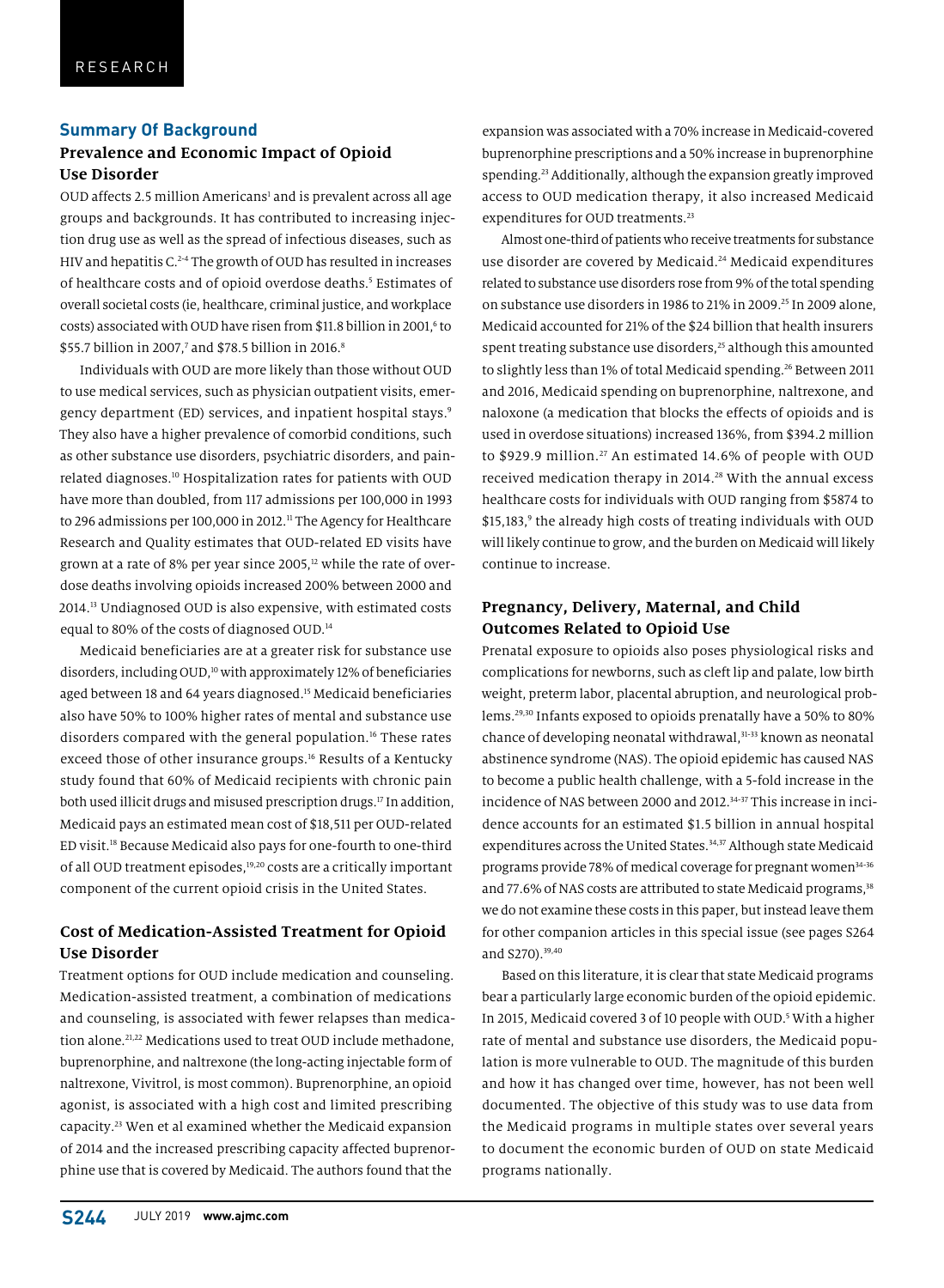#### **Conceptual Framework**

Based on the literature and the various components that make up OUD expenditures, we developed the following framework to describe how OUD could drive up state Medicaid expenditures. Although some states may have other programs that provide treatment for OUD, the current study focuses only on state Medicaid programs. As illustrated in **Figure 1**, patients with pain conditions may begin using prescribed opioid medications. As patients continue using their medications, they may become addicted and switch to heroin as access to additional opioid pain medications becomes more difficult; their medications may be intentionally or unintentionally diverted to other people. All of these paths end with a diagnosis of OUD. Often, treatment for individuals with OUD is initiated in the ED and leads to further healthcare service use that is reimbursed by health insurance. In the conceptual model, insurance-covered treatments for OUD consist of inpatient services (eg, hospitalizations and residential rehabilitation services), outpatient services (eg, counseling services), and prescription medications (ie, methadone, buprenorphine, and naltrexone). Because the perspective of the cost analysis is that of the state, we include only state expenditures and do not include patient out-of-pocket payments.

Below, we estimate the costs to state Medicaid programs, which provide the bulk of care for OUD, that are attributable to the opioid epidemic. Expenditures associated with OUD have 2 components. First, we identify all inpatient, outpatient, and prescription medication services that have an associated diagnosis code or Food and Drug Administration indication corresponding to OUD. Then, we add the Medicaid expenditures for these services to derive the total cost of OUD treatment to the state Medicaid program. Because

individuals with OUD may be more likely to have other health problems, such as infections, injuries/accidents, and poor control of chronic conditions (eg, diabetes or hypertension), we also compare the total Medicaid healthcare expenditures for individuals with OUD with an age-, sex-, and state-matched comparison group of patients who do not have a diagnosis of OUD. This approach allows us to capture both the expenditures directly related to OUD treatment and the expenditures associated with other poor health outcomes that may be related to OUD.

#### **Gross Cost Estimates**

For this analysis, we used data from MAX files, which is a set of person-level data files with information on Medicaid eligibility, service utilization, and payments that was developed by Centers for Medicare and Medicaid Services (CMS) to support research and policy analysis about Medicaid populations. The claims data contain both fee-for-service and Medicaid managed care claims. Managed care contracts have become increasingly common in Medicaid, and managed care encounter claims have been shown to be complete and of comparable quality with fee-for-service claims.41 Until recently, information about treatments for substance use disorders was not available from Medicaid databases after the redaction of such claims under federal law.42 When this rule was changed in 2017, it allowed CMS to include substance use disorder claims in MAX data for every year.43,44 MAX data are available through the Pennsylvania State University Virtual Research Data Center. Seventeen states (California, Georgia, Idaho, Iowa, Louisiana, Michigan, Minnesota, Mississippi, Missouri, New Jersey, Pennsylvania, South Dakota, Tennessee, Utah, Vermont, West Virginia, and Wyoming) had complete MAX data from 1999 to 2013 that were available for the analysis.



FIGURE 1. Conceptual Framework for Paths That Lead to OUD Expenditures

OUD indicates opioid use disorder.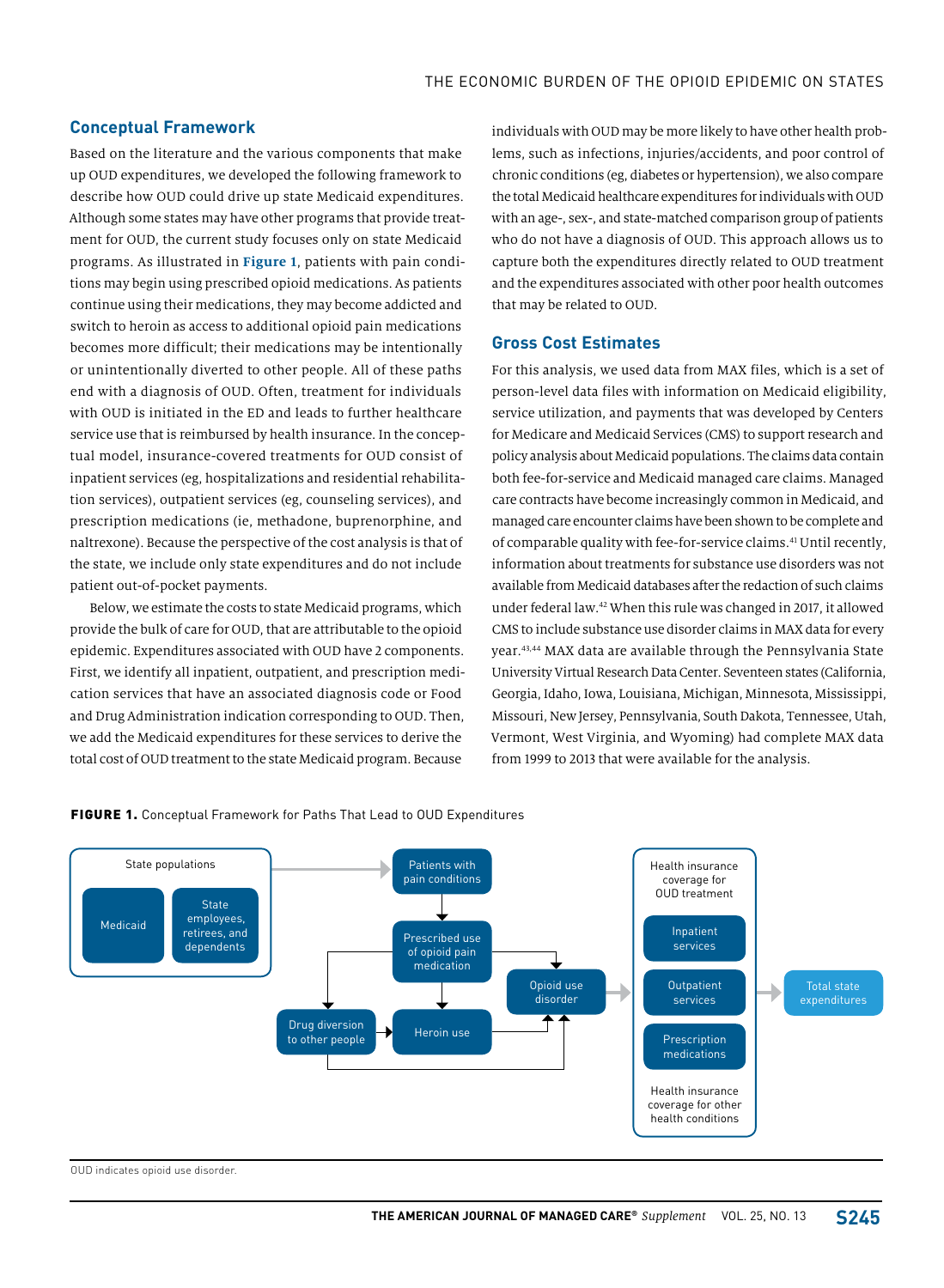The analytic sample included individuals with a diagnosis of OUD. Following previous studies,45 we used a broad definition of OUD that included any inpatient or outpatient visit with a diagnosis of opioid (prescription pain medications or heroin) abuse, dependence, poisoning, or adverse effects (*International Classification of Diseases, Ninth Revision* codes 304.0, 304.7, 305.5, 965.0, E850.0-E850.2, E935.0-E935.2) but excluded self-inflicted poisoning (E950.0-E950.5) and assault by poisoning (E962.0). We also identified a comparison group of individuals without a diagnosis of OUD, matched 1-to-1 with the OUD sample by state, age, and sex.

For both the OUD and comparison cohorts, Medicaid expenditures were computed per individual per year by adding the "Medicaid payment amount" variable across all claims (inpatient, long-term care, outpatient, and prescription drug) during the year. The "Medicaid payment amount" indicates the total amount of money paid by Medicaid for the service. Medicaid expenditures for OUD treatment were computed by adding 1) the Medicaid payment amount across all claims (inpatient, long-term care, and outpatient) that had an associated diagnosis code of OUD, and 2) prescription drug claims for medications used to treat OUD (methadone, buprenorphine, and long-acting injectable naltrexone). Some managed care claims for OUD rehabilitation services were set to zero because Medicaid managed care plans are paid a capitated amount per enrollee rather than per service provided, as in a fee-for-service plan. We replaced

#### FIGURE 2. Number of Medicaid Enrollees Diagnosed With OUD



OUD indicates opioid use disorder.

the zero cost of these claims with the average payments among the fee-for-service claims. Because patients with OUD may also have higher healthcare costs for other conditions (eg, infections or poor adherence to treatment for chronic conditions), we also computed Medicaid expenditures for non-OUD services for both the OUD and comparison cohorts. Total OUD-related Medicaid expenditures were then defined as the sum of the OUD treatment costs and the excess non-OUD costs (non-OUD costs in the OUD group minus the non-OUD costs in the comparison group). Expenditures were then Winsorized at the first and 99th percentiles to reduce the influence of outliers.46 All expenditures were adjusted for inflation using the Medical Care component of the Consumer Price Index and are reported in 2017 US dollars.

As shown in **Figure 2**, the number of patients with OUD increased substantially over time in our 17-state sample, from 39,109 in 1999 to 186,979 in 2013; this is an increase of 378%. Average annual Medicaid expenditures per patient for patients with OUD and the matched comparison group of patients without OUD are presented in the **Table**, and total Medicaid expenditures are presented in **Figure 3**. The total OUD-related Medicaid expenditures (the sum of OUD treatment costs and excess non-OUD costs) had an increase of 246%, from \$919 million in 1999 to \$3.18 billion in 2013. OUD treatment expenditures increased 118%, from \$438 million in 1999 to \$952 million in 2013. Excess non-OUD costs increased more (363%) from

> \$482 million in 1999 to \$2.23 billion in 2013. In 1999, OUD treatment expenditures represented 47.6% of total OUD-related Medicaid expenditures, but by 2013, this percentage had fallen to 29.9%, indicating that the burden of non-OUD expenditures for patients with OUD grew over time.

> We used the results from our sample states to extrapolate to national estimates. For each of the 17 states in our sample, we created a sampling weight equal to the inverse of the ratio of the number of Medicaid enrollees in the state to the total US Medicaid enrollment. Based on these weights, we estimate that nationally, the number of individuals with OUD who were treated in state Medicaid programs increased 440%, from approximately 91,613 in 1999 to 494,569 in 2013. Total OUD-related Medicaid expenditures for these patients nearly quadrupled, from \$2.15 billion in 1999 to \$8.42 billion (or 3.2% of total Medicaid spending) in 2013.

#### **Limitations**

Our analysis shows that costs to state Medicaid programs pertaining to the opioid epidemic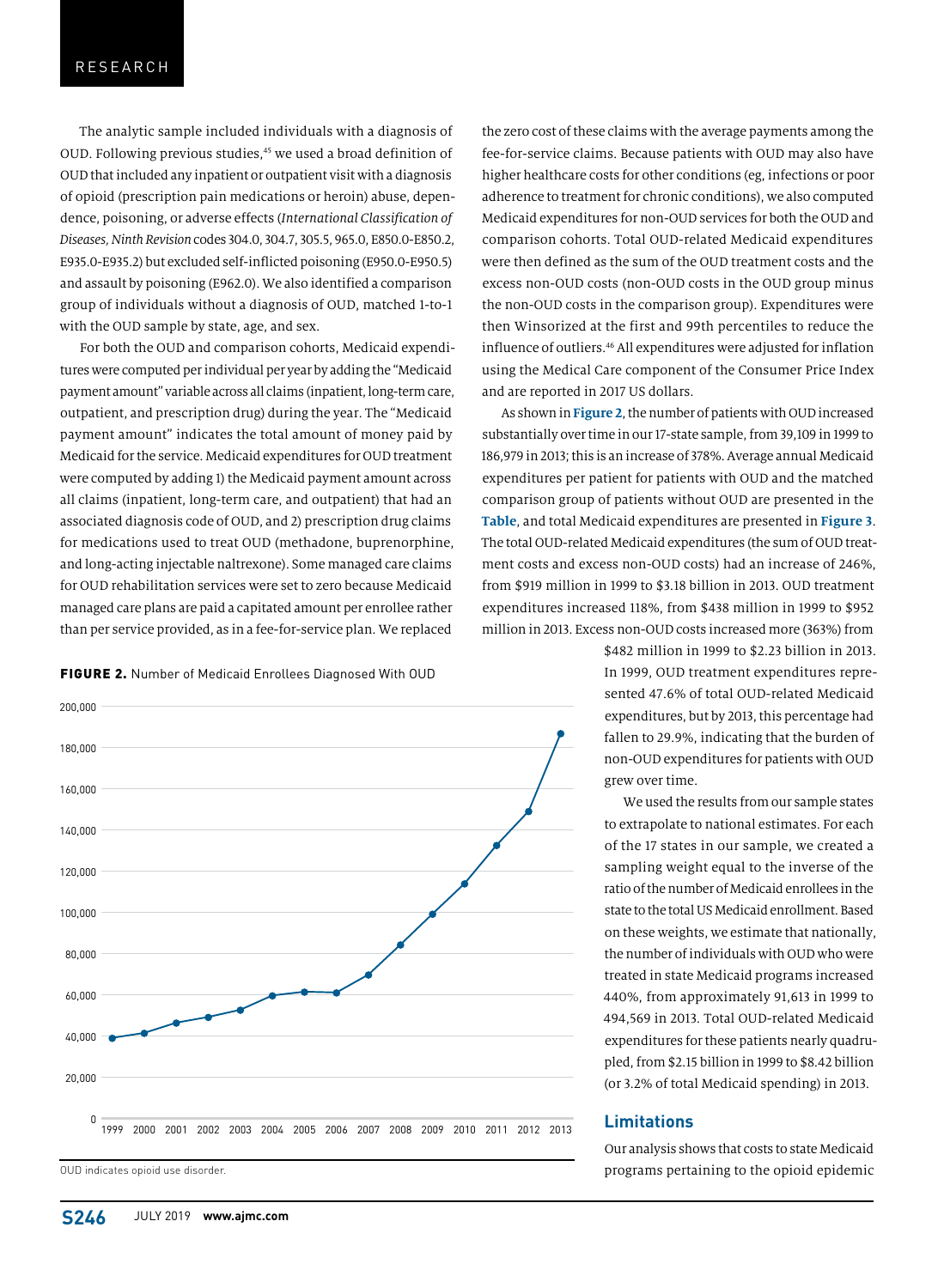TABLE. Average Annual Medicaid Expenditures per Patient for Patients With OUD and a Matched Comparison Group of Patients Without OUD (2017 US dollars)

|      | Inpatient   |           |             |           | <b>Outpatient</b> |           |             |           | <b>Prescription Drug</b> |           |             |           | <b>Total</b> |           |             |           |
|------|-------------|-----------|-------------|-----------|-------------------|-----------|-------------|-----------|--------------------------|-----------|-------------|-----------|--------------|-----------|-------------|-----------|
|      | <b>OUD</b>  |           | No OUD      |           | <b>OUD</b>        |           | No OUD      |           | <b>OUD</b>               |           | No OUD      |           | <b>OUD</b>   |           | No OUD      |           |
| Year | <b>Mean</b> | <b>SD</b> | <b>Mean</b> | <b>SD</b> | <b>Mean</b>       | <b>SD</b> | <b>Mean</b> | <b>SD</b> | <b>Mean</b>              | <b>SD</b> | <b>Mean</b> | <b>SD</b> | <b>Mean</b>  | <b>SD</b> | <b>Mean</b> | <b>SD</b> |
| 1999 | 3024        | 9853      | 563         | 4837      | 5123              | 6736      | 2145        | 5942      | 1718                     | 5320      | 666         | 3415      | 9865         | 15.250    | 3374        | 9337      |
| 2000 | 3121        | 10,314    | 520         | 3961      | 5333              | 7401      | 2217        | 6336      | 1999                     | 5931      | 745         | 2850      | 10.452       | 16,159    | 3482        | 8907      |
| 2001 | 3311        | 10.970    | 543         | 4526      | 5624              | 7341      | 2365        | 6634      | 2193                     | 5632      | 836         | 3216      | 11,128       | 16,722    | 3745        | 9570      |
| 2002 | 3791        | 13,404    | 581         | 4842      | 6210              | 8224      | 2519        | 6975      | 2373                     | 5416      | 927         | 2809      | 12,375       | 19,382    | 4027        | 10,049    |
| 2003 | 4034        | 13.941    | 624         | 4764      | 6332              | 7951      | 2687        | 7481      | 2844                     | 6418      | 1153        | 3325      | 13,210       | 20,313    | 4464        | 10,686    |
| 2004 | 4081        | 14,932    | 598         | 4567      | 6634              | 8419      | 2783        | 7756      | 3270                     | 7221      | 1285        | 3553      | 13,984       | 21,764    | 4666        | 11,003    |
| 2005 | 4188        | 15,374    | 637         | 5116      | 6865              | 24,685    | 2896        | 8262      | 3183                     | 6494      | 1301        | 3698      | 14,236       | 32,547    | 4834        | 11,716    |
| 2006 | 4673        | 16,725    | 695         | 6624      | 7124              | 26,127    | 2943        | 8580      | 2403                     | 7818      | 652         | 2605      | 14,200       | 38,472    | 4290        | 12,298    |
| 2007 | 4403        | 17,558    | 721         | 6451      | 7339              | 9468      | 3264        | 9278      | 2353                     | 6327      | 677         | 2759      | 14,096       | 24,441    | 4663        | 12,739    |
| 2008 | 3687        | 15,794    | 725         | 5968      | 7521              | 9099      | 3480        | 9907      | 2260                     | 5851      | 672         | 3100      | 13,468       | 22,570    | 4877        | 13,194    |
| 2009 | 3452        | 15,524    | 676         | 6030      | 7869              | 9467      | 3716        | 10,091    | 2315                     | 6471      | 638         | 3530      | 13,635       | 22,636    | 5029        | 13,346    |
| 2010 | 3489        | 19,374    | 631         | 5913      | 8058              | 11,741    | 3881        | 10,702    | 2362                     | 15.915    | 618         | 3472      | 13,909       | 31,066    | 5131        | 13,712    |
| 2011 | 3150        | 15,996    | 617         | 6070      | 7745              | 9213      | 3854        | 10,822    | 2087                     | 7045      | 573         | 3635      | 12,981       | 22,867    | 5044        | 13,885    |
| 2012 | 2561        | 14,766    | 534         | 5511      | 8522              | 48,944    | 4309        | 14,434    | 1799                     | 62,935    | 482         | 3122      | 12,882       | 99,666    | 5326        | 16,494    |
| 2013 | 1912        | 14.076    | 503         | 5528      | 8803              | 26,116    | 4481        | 13.627    | 1175                     | 4086      | 420         | 3638      | 11.889       | 33.200    | 5404        | 15,898    |

OUD indicates opioid use disorder; SD, standard deviation.

have increased considerably over the past 15 years and reached \$8.42 billion in 2013, the most recent year of data available at the time of the study. However, the results must be considered in the context of the study's limitations. The most significant limitation is that complete MAX data were available for only 17 states and were limited to the period from 1999 to 2013. If Medicaid data were obtained directly from the states (or a selection of states) instead of from CMS, more recent cost estimates could be computed and patterns of treatment and costs over a long period of time could be examined. In addition, there may also be other costs to the state Medicaid programs that are attributable to OUD that we are not able to observe. For example, children of parents with an OUD may be more likely to become undernourished, suffer from chronic conditions, or become victims of accidents and injuries. Because we are not able to link family members in the MAX database, we cannot identify the children of parents with OUD and are not able to include these costs in the analysis.



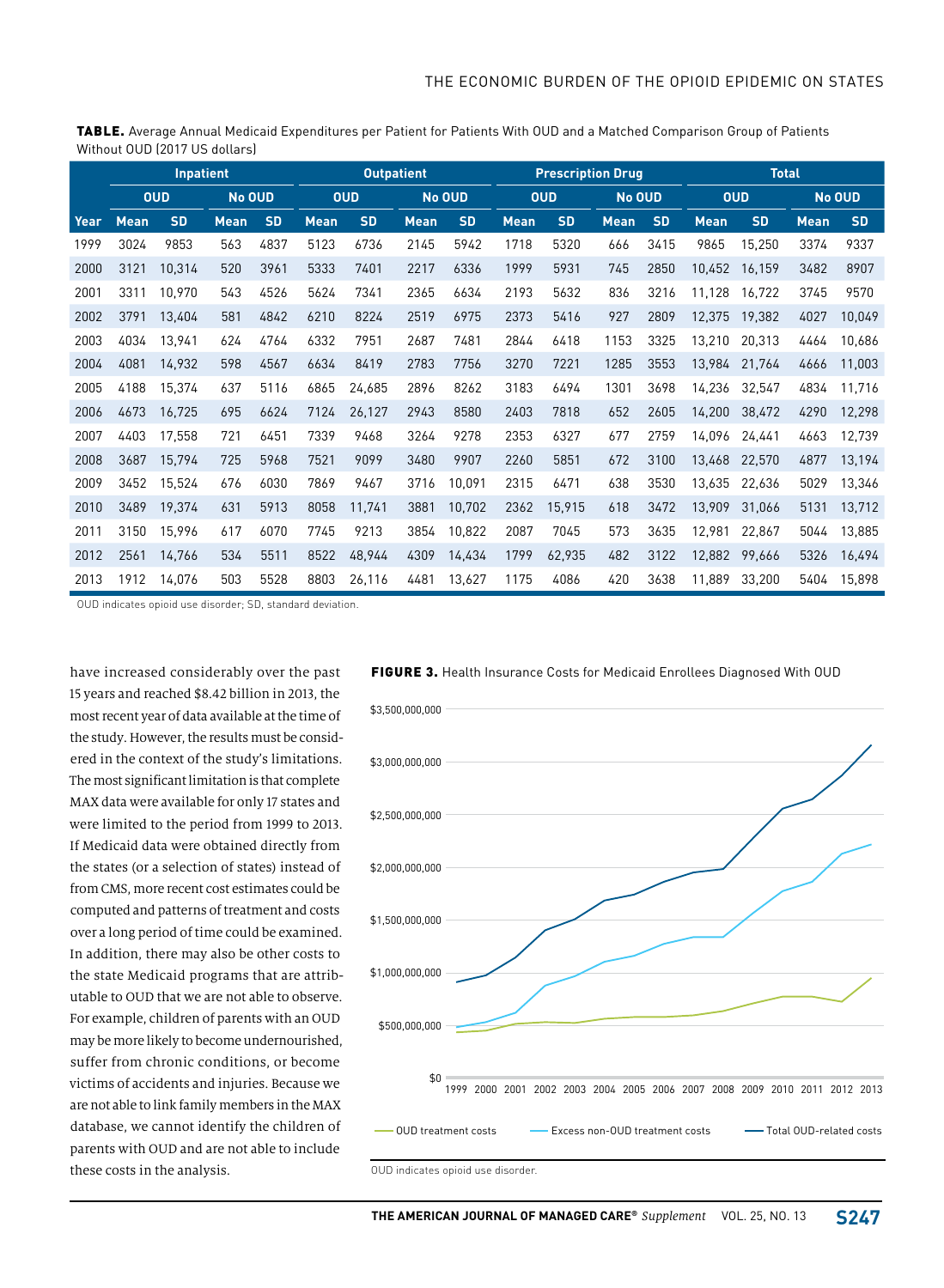Finally, the study is limited to Medicaid expenditures. States also incur costs related to the opioid epidemic among their employees and retirees. Although we are not aware of studies that specifically focus on state employees and retirees, there are studies of privately insured individuals. OUD greatly affects the working-age population, and studies report the highest rates of nonmedical use of opioids and overdose deaths in the group of adults aged 18 to 49 years.<sup>13,47</sup> Rice et al estimated the incremental annual healthcare cost of OUD to an employer to be \$10,627 per patient. In addition, an employee with OUD had \$1244 excess annual work-loss costs.<sup>48</sup>

### **Future Directions**

The analyses presented provide a general overview of the cost of the opioid epidemic to state Medicaid plans. A more robust analysis would involve developing cost models that control for state-level and patient characteristics. In addition, future studies should explore factors that may be related to the increase in OUD costs. For example, data on promotional activities by pharmaceutical firms, both direct-to-consumer and provider-targeted, could be included,49,50 which would allow for the estimation of the potential effects of industry behavior on Medicaid expenditures for the opioid epidemic.

In addition to the enhancements of the Medicaid analysis, future studies could examine insurance costs for state employees and retirees. The analyses described here could be applied to private health insurance claims data to estimate the cost to private insurers of the opioid epidemic and determine an annual cost per enrollee. As state employees are likely to yield results similar to those of other privately insured individuals, the estimates could be used to derive the cost associated with OUD to the states among state employees, to develop cost models and to estimate the effects of industry behaviors, as in the Medicaid analyses.

As the current analysis shows, the states' economic burden from the opioid epidemic is considerable. However, the results likely underestimate this burden. Future studies could further refine our estimates to include non-Medicaid expenditures, and they could estimate the burden on infants, children, and adolescents associated with having parents with an OUD. Understanding these costs is important for developing targeted prevention and treatment programs and policies to help mitigate this public health crisis.  $\blacksquare$ 

*Author affiliations:* Penn State College of Medicine (DLL, EA, DB, GL); Center for Applied Studies in Health Economics (DB, DLL, EA, GL); the Pennsylvania State University College of Health and Human Development (DLL,EA,GL,XX).

*Funding:* This project was supported by the Commonwealth of Pennsylvania under the project "Estimation of Societal Costs to States Due to Opioid Epidemic" as well as by a Strategic Planning Implementation award from the Penn State University Office of the Provost, "Integrated Data Systems Solutions for Health Equity."

*Authorship information:* Concept and design (DB, DLL, EA, GL); acquisition of data (DB, XX); analysis and interpretation of data (DB, DLL, GL, XX); drafting of the manuscript (DLL, EA); critical revision of the manuscript for

important intellectual content (EA, GL); statistical analysis (DB, DLL, GL, XX); administrative, technical, or logistic support (EA, XX); supervision (DLL).

Address correspondence to: dll35@psu.edu.

## REFERENCES

1. National Institute on Drug Abuse website. Effective treatments for opioid addiction. drugabuse.gov/ publications/effective-treatments-opioid-addiction/effective-treatments-opioid-addiction. Published 2016. Accessed March 01, 2018.

2. McCance-Katz EF. Treatment of opioid dependence and coinfection with HIV and hepatitis C virus in opioid-dependent patients: the importance of drug interactions between opioids and antiretroviral agents. *Clin Infect Dis.* 2005;41(Suppl 1):S89-S95.

3. Murphy SM, Dweik D, McPherson S, Roll JM. Association between hepatitis C virus and opioid use while in buprenorphine treatment: preliminary findings. *Am J Drug Alcohol Abuse.* 2015;41(1):88-92. doi: 10.3109/00952990.2014.983274.

4. HIV and substance use in the United States. CDC website. cdc.gov/hiv/risk/substanceuse.html. Published 2018. Accessed February 10, 2019.

5. Young K, Zur J. Medicaid and the opioid epidemic: enrollment, spending, and the implications of proposed policy changes. Henry J. Kaiser Family Foundation website. kff.org/medicaid/issue-brief/medicaidand-the-opioid-epidemic-enrollment-spending-and-the-implications-of-proposed-policy-changes/. Published July 14, 2017. Accessed February 10, 2019.

6. Birnbaum HG, White AG, Reynolds JL, et al. Estimated costs of prescription opioid analgesic abuse in the United States in 2001: a societal perspective. *Clin J Pain.* 2006;22(8):667-676.

7. Strassels SA. Economic burden of prescription opioid misuse and abuse. *J Manag Care Pharm.*  2009;15(7):556-562.

8. Florence CS, Zhou C, Luo F, Xu L. The economic burden of prescription opioid overdose, abuse, and dependence in the United States, 2013. *Med Care.* 2016;54(10):901-906. doi: 10.1097/MLR.0000000000000625. 9. Meyer R, Patel AM, Rattana SK, Quock TP, Mody SH. Prescription opioid abuse: a iterature review of

the clinical and economic burden in the United States. *Popul Health Manag.* 2014;17(6):372-387. doi: 10.1089/pop.2013.0098.

10. McAdam-Marx C, Roland CL, Cleveland J, Oderda GM. Costs of opioid abuse and misuse determined from a Medicaid database. *J Pain Palliat Care Pharmacother.* 2010;24(1):5-18. doi: 10.3109/15360280903544877.

11. Owens PL, Barrett ML, Weiss AJ, Washington RE, Kronick R. Hospital inpatient utilization related to opioid overuse among adults, 1993-2012: Statistical Brief #177. Healthcare Cost and Utilization Project website*.* h cup-us.ahrq.gov/reports/statbriefs/sb177-Hospitalizations-for-Opioid-Overuse.jsp. Published August 2014. Accessed February 21, 2018.

12. Weiss AJ, Elixhauser A, Barrett ML, Steiner CA, Bailey MK, O'Malley L. Opioid-related inpatient stays and emergency department visits by state, 2009-2014: Statistical Brief #219. Healthcare Cost and Utilization Project website. Published December 2016. Accessed March 1, 2018.

13. Rudd RA, Aleshire N, Zibbell JE, Gladden RM. Increases in drug and opioid overdose deaths--United States, 2000-2014. *MMWR Morb Mortal Wkly Rep.* 2016;64(50-51):1378-1382. doi: 10.15585/mmwr.mm6450a3. 14. White AG, Birnbaum HG, Rothman DB, Katz N. Development of a budget-impact model to quantify potential cost savings from prescription opioids designed to deter abuse or ease of extraction. *Appl Health Econ Health Policy.* 2009;7(1):61-70. doi: 10.2165/00148365-200907010-00006.

15. Mann C, Frieden T, Hyde PS, Volkow ND, Koob GF. *Medication Assisted Treatment for Substance Use Disorders.* Baltimore, MD: CMS; 2014.

16. Adelmann PK. Mental and substance use disorders among Medicaid recipients: prevalence estimates from two national surveys. *Adm Policy Ment Hlth.* 2003;31(2):111-129.

17. Manchikanti L, Fellows B, Damron KS, Pampati V, McManus CD. Prevalence of illicit drug use among individuals with chronic pain in the Commonwealth of Kentucky: an evaluation of patterns and trends. *J Ky Med Assoc.* 2005;103(2):55-62.

18. Chandwani HS, Strassels SA, Rascati KL, Lawson KA, Wilson JP. Estimates of charges associated with emergency department and hospital inpatient care for opioid abuse-related events. *J Pain Palliat Care Pharmacother.* 2013;27(3):206-213. doi: 10.3109/15360288.2013.803511.

19. Becker WC, Fiellin DA, Merrill JO, et al. Opioid use disorder in the United States: insurance status and treatment access. *Drug Alcohol Depend.* 2008;94(1-3):207-213. doi: 10.1016/j.drugalcdep.2007.11.018. 20. Saloner B, Karthikeyan S. Changes in substance abuse treatment use among individuals with opioid use disorders in the United States, 2004-2013. *JAMA.* 2015;314(14):1515-1517. doi: 10.1001/jama.2015.10345. 21. Carroll KM, Ball SA, Nich C, et al. Targeting behavioral therapies to enhance naltrexone treatment of opioid dependence: efficacy of contingency management and significant other involvement. *Arch Gen Psychiatry.* 2001;58(8):755-761.

22. McLellan AT, Arndt IO, Metzger DS, Woody GE, O'Brien CP. The effects of psychosocial services in substance abuse treatment. *JAMA.* 1993;269(15):1953-1959.

23. Wen H, Hockenberry JM, Borders TF, Druss BG. Impact of Medicaid expansion on Medicaidcovered utilization of buprenorphine for opioid use disorder treatment. *Med Care.* 2017;55(4):336-341. doi: 10.1097/MLR.0000000000000703.

24. Substance Abuse and Mental Health Services Administration (SAMHSA). Behavioral Health Treatments and Services; samhsa.gov/treatment/substance-use-disorders. Updated January 30, 2019. Accessed March 1, 2019.

25. Substance Abuse and Mental Health Services Administration (SAMHSA). *National Expenditures for Mental Health Services and Subtance Abuse Treatment, 1986-2009.* Rockville, MD: Substance Abuse and Mental Health Services Administration; 2013.

26. Bouchery E, Harwood R, Malsberger R, Caffery E, Nysenbaum J, Hourihan K. *Medicaid Substance Abuse Treatment Spending: Findings Report.* Washington, DC: HHS;2012.

27. Clemans-Cape L, Epstein M, Kenney GM. *Rapid Growth in Medicaid Spending on Medications to Treat Opioid Use Disorder and Overdose.* Washington, DC: Urban Institute; 2017.